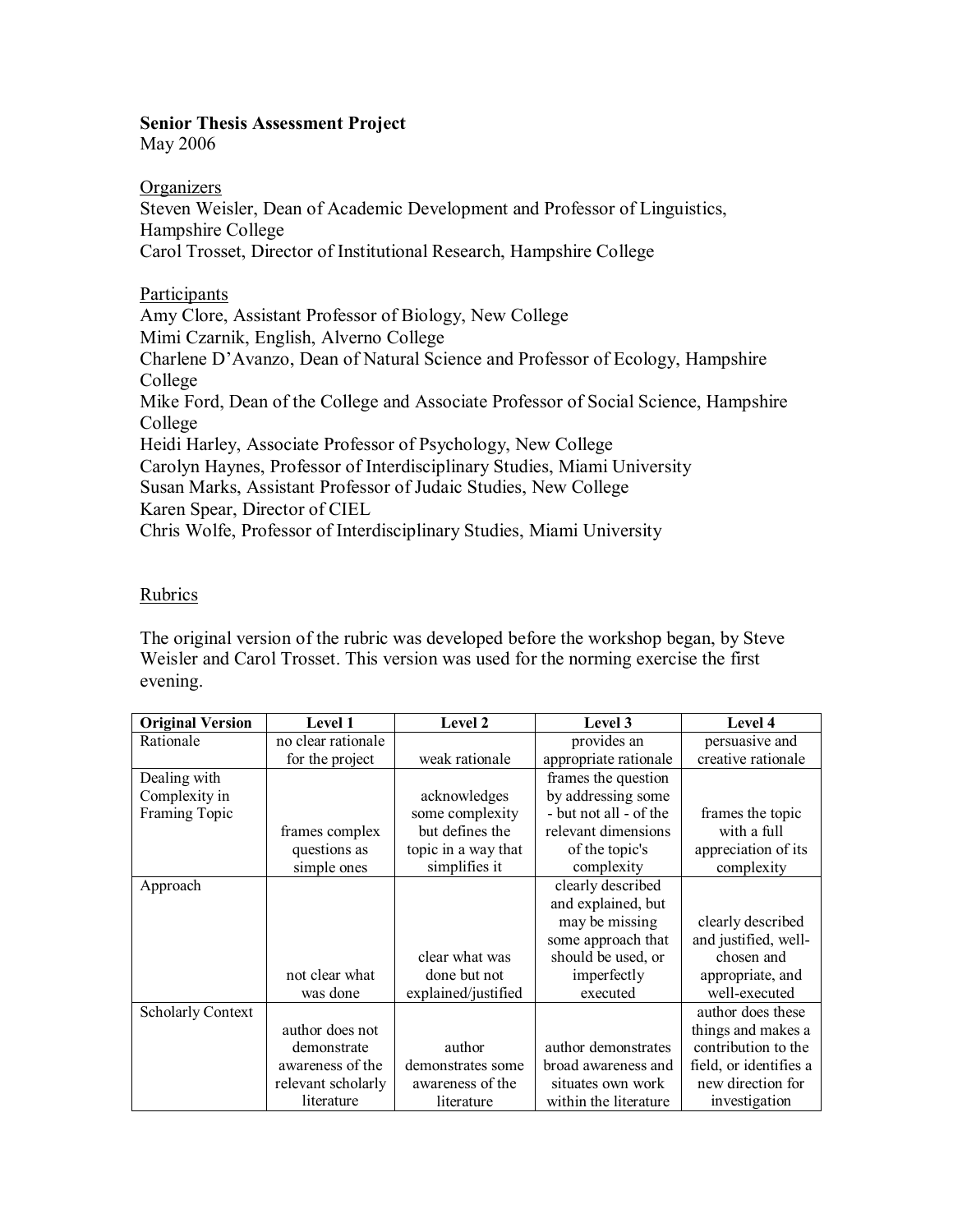| Position               |                    |                      |                       | develops a clear     |
|------------------------|--------------------|----------------------|-----------------------|----------------------|
|                        | does not take a    |                      | extends or critiques  | position of his/her  |
|                        | clear position or  | describes a position | a position that is    | own, draws a         |
|                        | draw a clear       | that is already in   | already in the        | significant          |
|                        | conclusion         | the literature       | literature            | conclusion           |
| Argument               |                    |                      |                       | an argument that is  |
|                        |                    |                      |                       | both well            |
|                        |                    |                      |                       | supported and        |
|                        | no argument,       |                      | a valid argument,     | genuinely tested     |
|                        | perhaps a simple   | a weak or invalid    | well supported with   | against conflicting  |
|                        | assertion          | argument             | evidence              | explanations         |
| Use of                 |                    | skims the surface,   | attempts to deal      |                      |
| Data/Evidence          |                    | leaves much          | with full range of    |                      |
|                        |                    | available            | evidence but does     |                      |
|                        |                    | data/evidence        | not offer a fully     |                      |
|                        |                    | unused, or used      | satisfactory          |                      |
|                        | draws on little or | selectively to       | explanation or does   | fully exploits the   |
|                        | no data or         | support author's     | not consider          | richness of the      |
|                        | evidence           | position             | counter-evidence      | data/evidence/ideas  |
| <b>Seeing Patterns</b> |                    | draws weak or        |                       | develops insightful  |
| and Connections        | treats related     | simplistic           |                       | connections and      |
|                        | issues, ideas, or  | connections          | brings together       | patterns that        |
|                        | data as if they    | between related      | related data or ideas | require intellectual |
|                        | were unrelated     | data or ideas        | in appropriate ways   | creativity           |
|                        |                    |                      |                       |                      |
| Writing                |                    |                      |                       |                      |
| Grammar and            |                    | some significant     |                       |                      |
| Spelling               | many errors        | errors               | a few minor errors    | no errors            |
| Organization           |                    |                      |                       | outstanding,         |
|                        |                    |                      |                       | including strong     |
|                        |                    |                      |                       | introduction and     |
|                        |                    | would benefit from   |                       | conclusion and       |
|                        | seriously flawed   | re-organization      | good, easy to follow  | coherent transitions |
| Clarity, Style,        |                    |                      |                       | exceptional,         |
| Readability            |                    |                      |                       | including elegant    |
|                        |                    | gets in the way of   | good, easy to follow  | style, transparent   |
|                        | poor               | reading for content  | and read for content  | argument structure   |
|                        |                    |                      |                       |                      |
| <b>Size of Project</b> | equivalent to      |                      |                       | full-time work for   |
| (treat as              | work for one       |                      |                       | two semesters        |
| continuum)             | course             |                      |                       |                      |

At several points during the workshop, the group discussed the rubric and made revisions. Revisions were motivated by several goals: to find language that seemed appropriate across disciplines, to provide sufficient detail to assist readers in placing marginal works, and to raise the standard represented by Level 2 so that more weak student work would fall into Level 1, and that Level 3 would represent quite high quality work.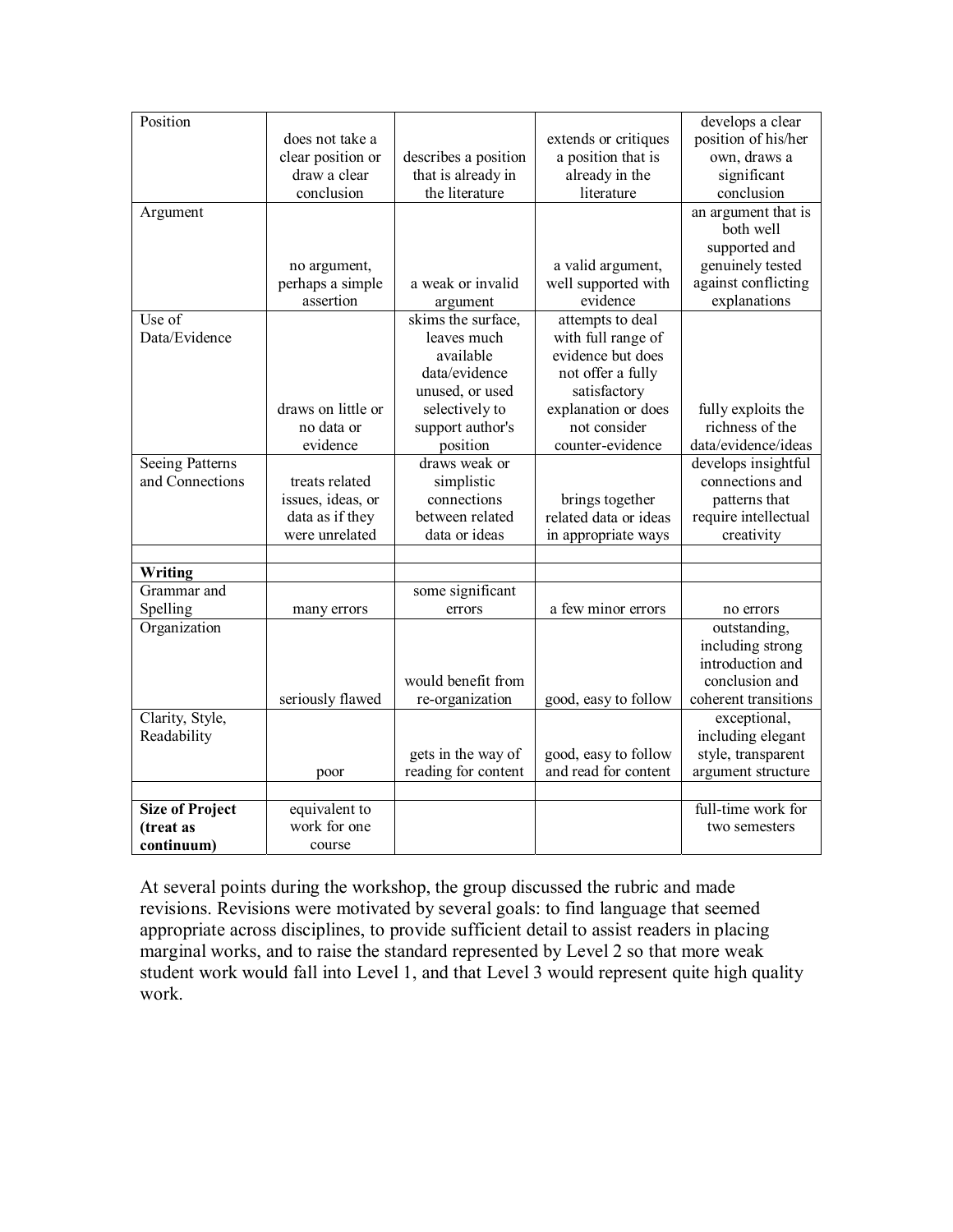| <b>Revised Version</b>                         | Level 1                                                                                                                      | Level 2                                                                                                                   | Level 3                                                                                                                          | Level $\overline{4}$                                                                                                           |
|------------------------------------------------|------------------------------------------------------------------------------------------------------------------------------|---------------------------------------------------------------------------------------------------------------------------|----------------------------------------------------------------------------------------------------------------------------------|--------------------------------------------------------------------------------------------------------------------------------|
| Rationale                                      | no clear rationale<br>or a weak<br>rationale for the<br>project                                                              | some rationale<br>presented, begins to<br>motivate the work                                                               | provides and<br>discusses a suitable<br>rationale                                                                                | persuasive and<br>creative rationale                                                                                           |
| Dealing with<br>Complexity in<br>Framing Topic | frames complex<br>questions as<br>simple ones                                                                                | invests question<br>with some<br>complexity, may<br>over-simplify or<br>over-extend                                       | reasonable balance<br>between focus and<br>complexity                                                                            | frames the topic<br>with a full<br>appreciation of its<br>complexity while<br>retaining<br>appropriate focus                   |
| Approach                                       | not clear what<br>was done or why,<br>or an<br>inappropriate<br>method                                                       | approach is<br>generally<br>appropriate and<br>properly executed                                                          | clearly described<br>and justified, well-<br>chosen and<br>appropriate, and<br>well-executed                                     | creative and<br>sophisticated<br>methods                                                                                       |
| <b>Scholarly Context</b>                       | author does not<br>demonstrate<br>awareness of the<br>scholarly<br>literature, may<br>over-rely on too<br>few sources        | author demonstrates<br>a reasonable<br>awareness of the<br>literature                                                     | author<br>demonstrates broad<br>awareness and<br>situates own work<br>within the literature                                      | author does these<br>things and makes a<br>contribution to the<br>field, or identifies a<br>new direction for<br>investigation |
| Position                                       | does not take a<br>clear or<br>defensible<br>position or draw<br>a clear<br>conclusion                                       | clearly describes, or<br>begins to<br>support/test/extend/<br>critique a position<br>that is already in the<br>literature | thoroughly and<br>effectively<br>supports, tests,<br>extends, or<br>critiques a position<br>that is already in<br>the literature | develops a clear<br>and defensible<br>position of his/her<br>own, draws a<br>significant<br>conclusion                         |
| Argument                                       | weak, invalid, or<br>no argument,<br>perhaps a simple<br>assertion                                                           | some arguments<br>valid and well<br>supported, some not                                                                   | main arguments<br>valid, systematic,<br>and well supported                                                                       | arguments both<br>well supported and<br>genuinely<br>compared to<br>conflicting<br>explanations                                |
| Use of<br>Data/Evidence                        | draws on little or<br>no evidence,<br>mostly relies on<br>assertions or<br>opinions, or<br>evidence not<br>clearly presented | some appropriate<br>use of evidence but<br>uneven                                                                         | feasible evidence<br>appropriately<br>selected and not<br>over-interpreted                                                       | fully exploits the<br>richness of the<br>data/evidence/ideas,<br>and is sufficiently<br>persuasive                             |
| Insight, Seeing<br>Patterns and<br>Connections | treats related<br>ideas or data as<br>unrelated, or<br>draws weak or<br>simplistic<br>connections                            | begins to establish<br>connections and<br>perceive<br>implications of the<br>material                                     | brings together<br>related data or<br>ideas in productive<br>ways, thoroughly<br>discusses<br>implications of<br>material        | develops insightful<br>connections and<br>patterns that require<br>intellectual<br>creativity                                  |
|                                                |                                                                                                                              |                                                                                                                           |                                                                                                                                  |                                                                                                                                |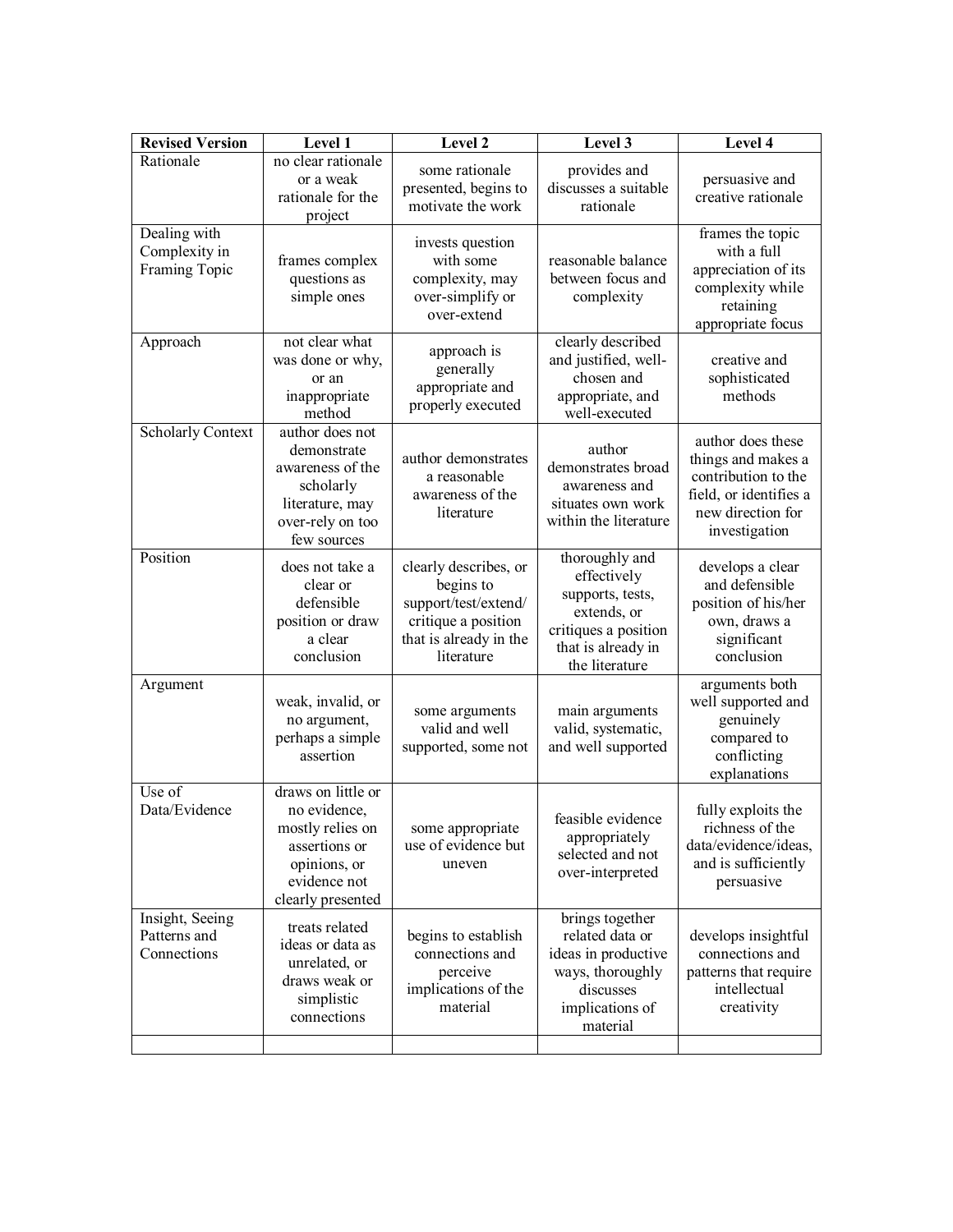| Writing<br><b>Mechanics</b>                                          |                                              |                                                                                                                        |                                                                                               |                                                                             |
|----------------------------------------------------------------------|----------------------------------------------|------------------------------------------------------------------------------------------------------------------------|-----------------------------------------------------------------------------------------------|-----------------------------------------------------------------------------|
| Usage, Grammar<br>and Spelling                                       | significantly<br>impairs<br>readability      | frequent or serious<br>errors                                                                                          | some minor errors                                                                             | virtually no errors                                                         |
| Organization                                                         | needs significant<br>reorganization          | structure is of<br>inconsistent quality,<br>may have choppy<br>transitions and/or<br>redundancies or<br>disconnections | structure supports<br>the argument,<br>clearly ordered<br>sections fit together<br>well       | structure enhances<br>the argument,<br>strong sections and<br>seamless flow |
| Clarity, Style,<br>Readability (as<br>appropriate to<br>disciplines) | gets in the way of<br>reading for<br>content | beginning to be<br>comfortable with<br>appropriate<br>conventions, style is<br>inconsistent or<br>uneven               | effective prose<br>style, follows<br>relevant scholarly<br>conventions,<br>emergence of voice | mastery of the<br>genre, including<br>elegant style,<br>established voice   |
|                                                                      |                                              |                                                                                                                        |                                                                                               |                                                                             |
| <b>Size of Project</b>                                               | equivalent to                                |                                                                                                                        |                                                                                               | full-time work for                                                          |
| (treat as                                                            | work for one                                 |                                                                                                                        |                                                                                               | two semesters                                                               |
| continuum)                                                           | course                                       |                                                                                                                        |                                                                                               | (equivalent to eight<br>courses)                                            |

#### The Process

Each institution brought theses in the academic areas covered by the attending faculty members. Piles of theses appropriate to each participant were assembled. No one read any theses from their own institution (except Trosset, who had never before read a Hampshire thesis). It was not possible to disguise the institutional identity of the theses while they were being read.

The first evening, we all read the same thesis from Hampshire, applied the original rubric to it, and discussed our ratings on each parameter. There was a very high level of agreement among all readers. Discussing the areas where we disagreed helped us to begin the process of editing and improving the rubric.

Over the next day and a half, the rubric was applied 90 times to 81 different theses. (9 theses were read twice, to provide a beginning indicator of inter-rater reliability.) Table 1 shows the number of theses falling into the following categories by subject and institution. The first number in the cell gives the number of total readings in that category, while the number in parentheses gives the number of different theses read in that category.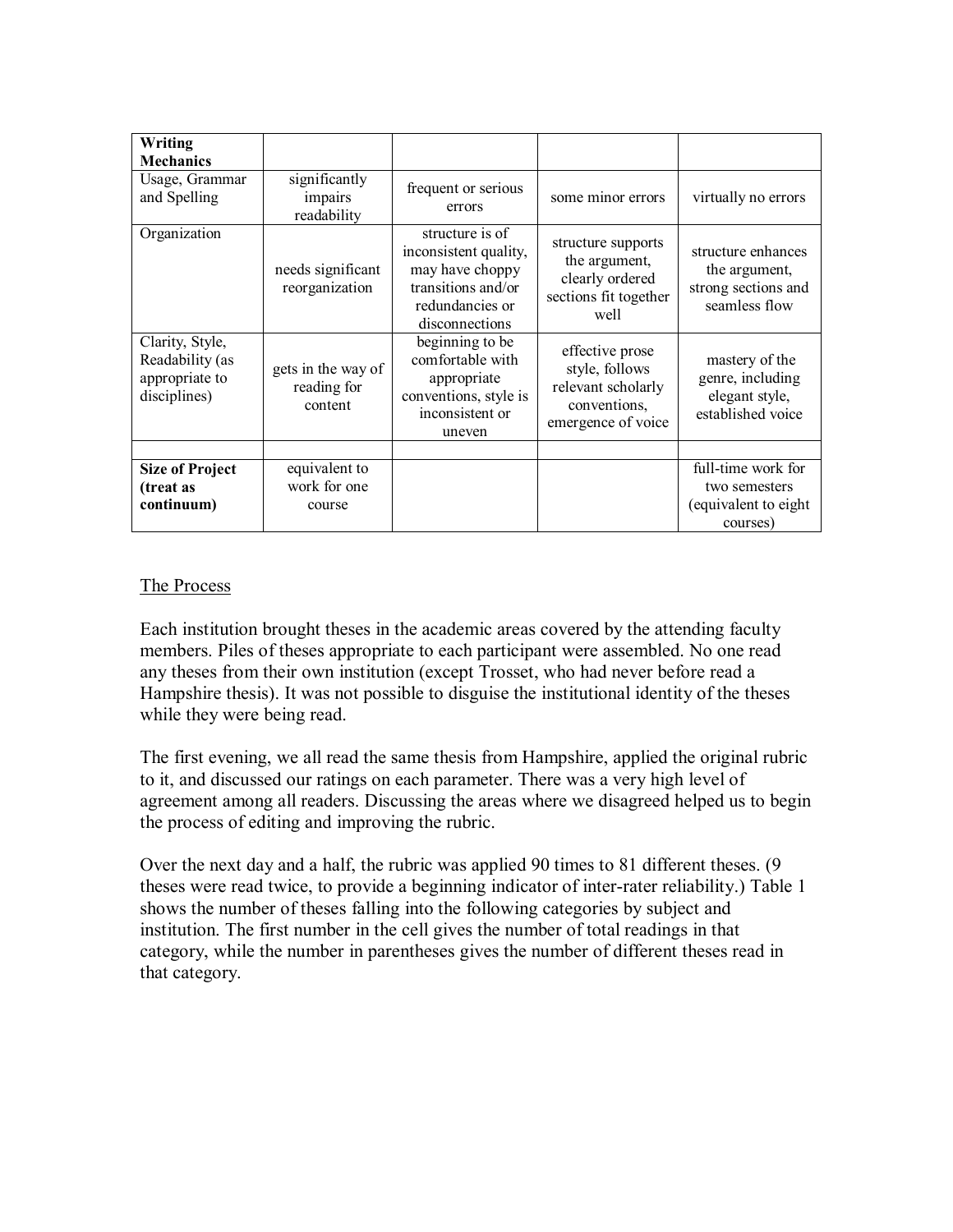|            | Cognitive | Humanities | Natural  | Social   |
|------------|-----------|------------|----------|----------|
|            | Sciences  |            | Sciences | Sciences |
| Hampshire  |           | 17 (15     |          |          |
| <b>New</b> |           |            |          |          |
| Miami      |           |            |          |          |
| Alverno    |           |            |          |          |

Table 1. Theses by Subject Area and Institution.

Note that the theses read were not distributed evenly across institutions or across subject areas. Most theses came from Hampshire and New Colleges, while most social science theses came from Alverno College, etc. These imbalances will necessarily influence the way the results are analyzed below.

#### Inter-rater Reliability

The main goal of this workshop was to test the rubric, to see how effectively it could be used across disciplines and by different people. We appear to have been quite successful in these respects.

Treating second readings of a single thesis as separate data points, Figure 1 below shows the ranges of scores assigned to the various theses by different readers. Note that although Amy gave the highest average scores and Carol the lowest, everyone's ranges overlapped to a considerable degree (even though they were not reading the same subject areas and may not have been reading theses of comparable quality). Differences between the readers were not statistically significant.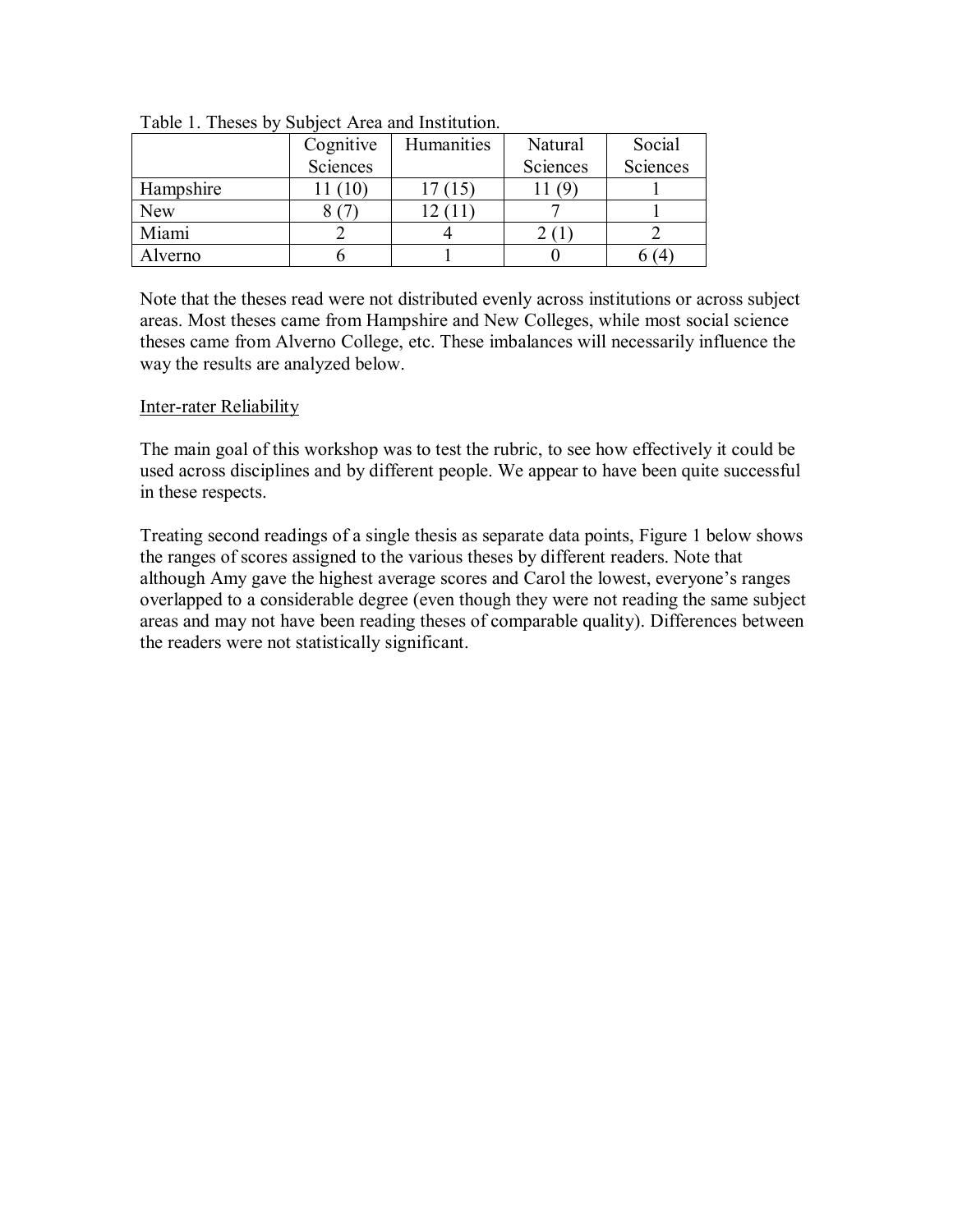Figure 1 – Total Scores by Different Readers.



Nine theses were read by two different people. Three of these pairs were read using different versions of the rubric; the others used only the revised version. In the pairs using different versions, the newer version always yielded the lower score. However, inter-rater reliability did not improve when only the revised version was used.

|                | College of | Twore $\equiv$ one me importance of the memory of the noise that were read three<br>Subject Area | # of 11 rubric   | Difference in  | Difference in |
|----------------|------------|--------------------------------------------------------------------------------------------------|------------------|----------------|---------------|
|                | thesis     |                                                                                                  | dimensions with  | total score    | # course      |
|                |            |                                                                                                  | different scores | (points)       | equivalents   |
|                | <b>New</b> | Humanities                                                                                       |                  |                | $2 - 5$       |
| 2              | Hampshire  | Natural science                                                                                  |                  | 2              | $1 - 8$       |
| 3              | Alverno    | Social science                                                                                   |                  | 5              | $0.5 - 1$     |
| $\overline{4}$ | Miami      | Natural science                                                                                  | 6                | 3              | $2.5 - 3$     |
| 5              | Hampshire  | Cognitive science                                                                                | 6                |                | $2 = 2$       |
| 6              | Hampshire  | Humanities                                                                                       |                  | 0              | $0.5 - 5$     |
| 7              | <b>New</b> | Cognitive science                                                                                | $\overline{2}$   | $\overline{2}$ | $4 - 6$       |
| 8              | Hampshire  | Humanities                                                                                       |                  | 6              | $1.5 - 6$     |
| 9              | Hampshire  | Natural science                                                                                  |                  | 3              | $5 - 8$       |

Table 2 shows the range of variation for the nine these that were read twice each.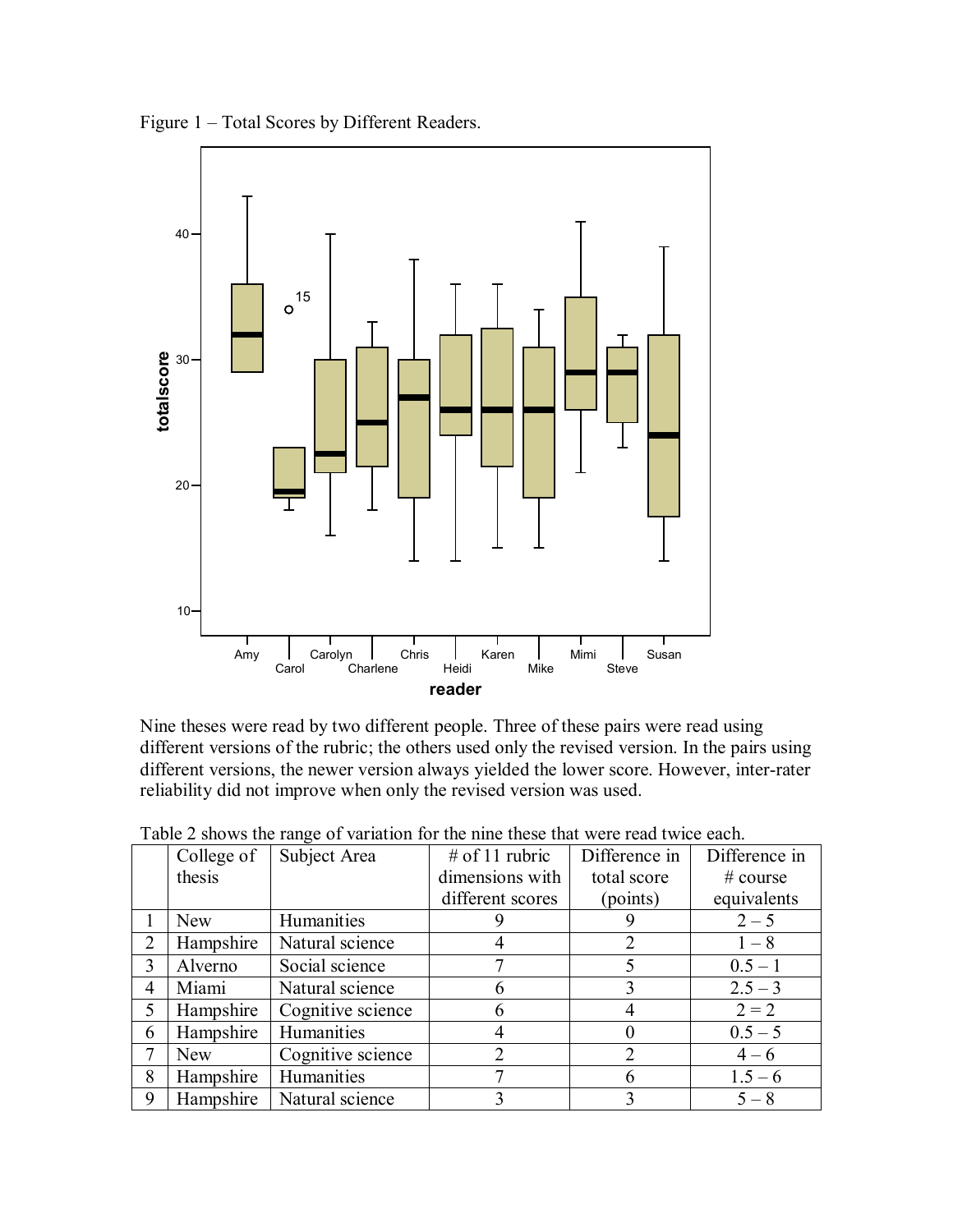With such a tiny sample it doesn't mean very much, but in general, our inter-rater reliability with respect to quality seems fairly good.

- In four cases more than half of the dimensions of the rubric received the same score from both readers. In five cases more than half the dimensions were rated differently.
- There was no difference between the dimensions in how consistent readers were in using them. Each of the eleven dimensions was rated differently 3-5 times out of the nine theses read twice.
- Of the 48 times that one thesis received two different scores on one dimension of the rubric, the two scores differed by more than one point only 4 times (8% of the time).
- Total score was calculated by assigning points for each component equivalent to the level selected, and summing them. The maximum possible total score was 44 and the minimum possible was 11. Only three of these nine theses received total scores differing by more than four points.
- The level of inter-rater reliability does not appear to vary with subject area.

On the other hand, our estimates of the scope of effort required by the various projects was not reliable in most cases. Only three of the nine were estimated at the same level of time and effort by the two readers. Five theses received estimates that differed by at least three courses' worth of work.

In the rest of this report, the two readings of these nine theses will be treated as if they referred to different theses.

# Overall Results

Of the 90 theses read, 51 (57%) were evaluated using the first version of the rubric and 39 (43%) were evaluated using the second version.

As mentioned above, when both versions were used by different readers to evaluate the same thesis, the second version always resulted in the lower score. However, when considering all theses read, the average score assigned using the second version was slightly higher.

| Version |    | Minimum | Maximum | Mean         | Standard<br>Deviation   |
|---------|----|---------|---------|--------------|-------------------------|
| First   |    |         | 40      | າເ ດ<br>20.0 | $\overline{ }$ .<br>. . |
| Second  | 39 |         | 43      | າດ<br>40. L  |                         |

Table 3. Scores by Rubric Version.

Given that we have no independent measure of the quality of the theses read using the two versions, we should not infer anything important from this and for the rest of this report the analysis will ignore the different between versions.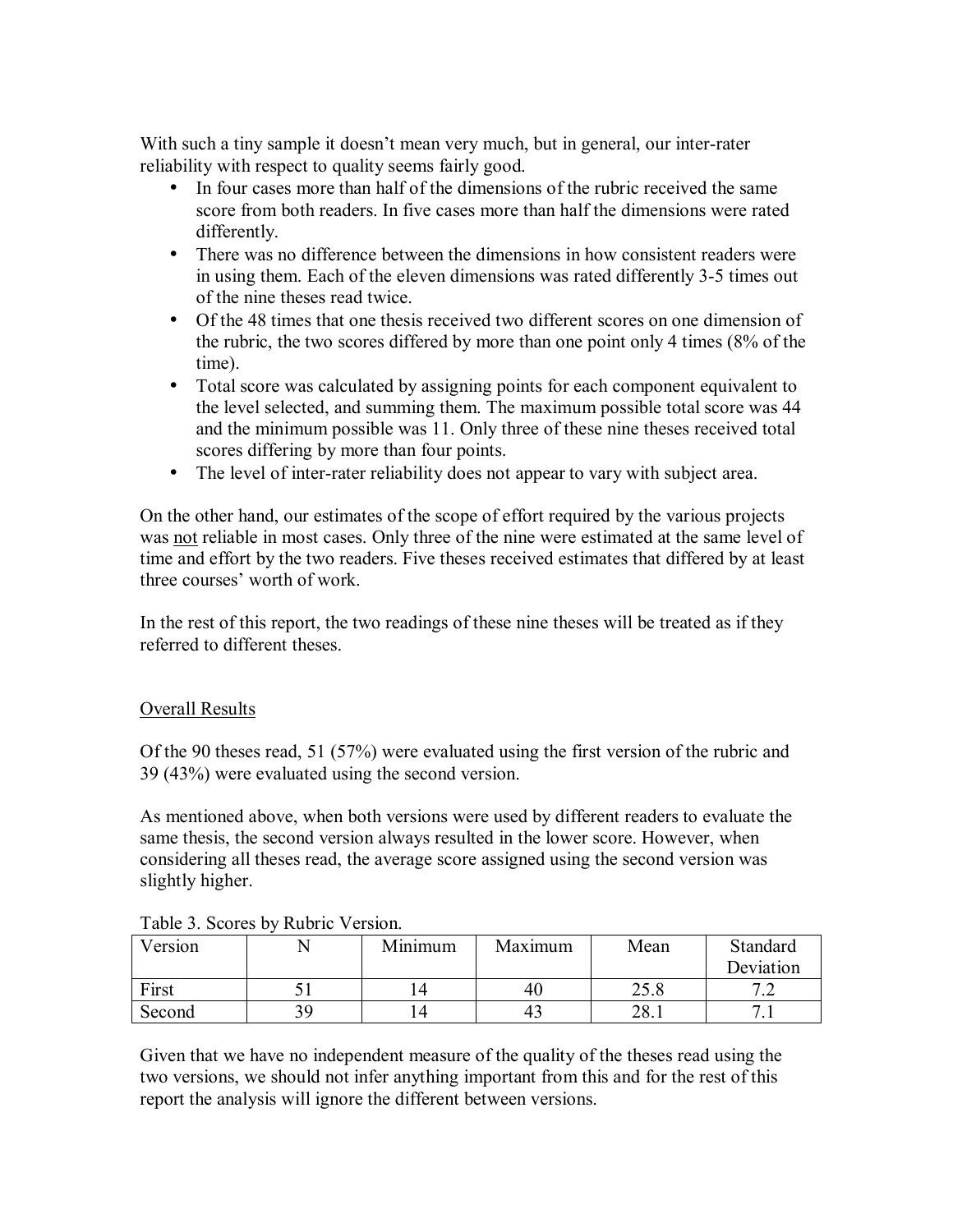Total scores assigned ranged from 14 to 43. The top 15% received scores between 35 and 43, while the bottom 15% received scores between 14 and 19.

|              | Level 1 | Level 2 | Level 3 | Level 4 |
|--------------|---------|---------|---------|---------|
| Rationale    | 14      | 34      | 35      |         |
| Complexity   | 14      | 32      | 33      |         |
| Approach     | 18      | 39      | 28      |         |
| Context      | 15      | 43      | 25      |         |
| Position     | 13      | 42      | 28      |         |
| Argument     | 19      | 35      | 27      |         |
| Evidence     | 20      | 31      | 30      |         |
| Insight      | 11      | 36      | 30      | 13      |
| Usage        | 2       | 16      | 57      | 15      |
| Organization | 13      | 31      | 40      |         |
| Style        | 5       | 26      | 54      |         |

Table 4 shows the range of scores assigned on each dimension of the rubric.

| Table 5 repeats the previous one but gives percents instead of counts. |
|------------------------------------------------------------------------|
|------------------------------------------------------------------------|

|              | Level 1 | Level 2 | Level 3 | Level 4 |
|--------------|---------|---------|---------|---------|
| Rationale    | 15%     | 38%     | 39%     | 8%      |
| Complexity   | 15%     | 37%     | 36%     | 12%     |
| Approach     | 20%     | 43%     | 31%     | 6%      |
| Context      | 16%     | 48%     | 28%     | 8%      |
| Position     | 14%     | 47%     | 31%     | 8%      |
| Argument     | 21%     | 39%     | 30%     | 10%     |
| Evidence     | 22%     | 35%     | 33%     | 10%     |
| Insight      | 12%     | 40%     | 33%     | 15%     |
| Usage        | $2\%$   | 18%     | 63%     | 17%     |
| Organization | 14%     | 34%     | 45%     | 7%      |
| <b>Style</b> | 5.5%    | 29%     | 60%     | 5.5%    |
| Average      | 14%     | 37%     | 39%     | 10%     |

The remaining statistics in this section of the report are an attempt to investigate to what extent the eleven dimensions of the rubric measure different things as opposed to the same thing, and to discover which dimensions best predict the overall quality of the thesis.

A factor analysis of the 11 dimensions yielded two factors. The first was made up of all the dimensions except usage/grammar/spelling, which dominated the second factor.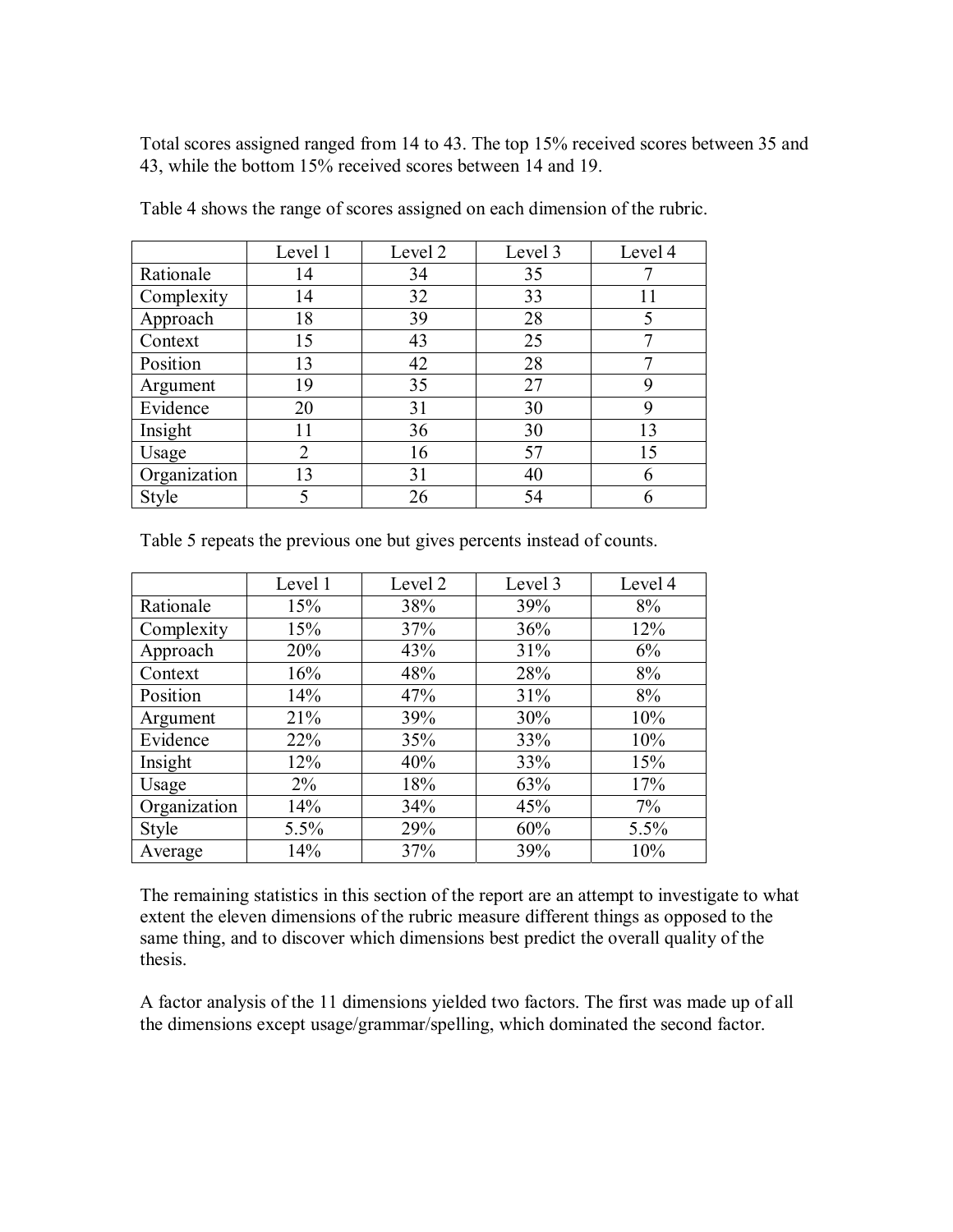Table 6 shows the degree to which each rubric dimension correlated with the total scores. All these correlations were significant at the 0.01 level. However, we can see that approach, argument, insight, and complexity correlate most closely with the total score.

|              | Correlation with Total Score |
|--------------|------------------------------|
| Rationale    | 0.71                         |
| Complexity   | 0.85                         |
| Approach     | 0.87                         |
| Context      | 0.83                         |
| Position     | 0.81                         |
| Argument     | 0.87                         |
| Evidence     | 0.80                         |
| Insight      | 0.86                         |
| Usage        | 0.46                         |
| Organization | 0.77                         |
| Style        | 0.74                         |

Table 7 shows which pairs of components correlate most closely with each other.

| Complexity        | Approach | 0.78 |
|-------------------|----------|------|
| Argument          | Approach | 0.77 |
| Position          | Argument | 0.74 |
| Scholarly context | Insight  | 0.73 |
| Complexity        | Insight  | 0.73 |
| Evidence          | Argument | 0.72 |

If there were more distinct factors or a near-perfect correlation between certain components, that would suggest that we could simplify the rubric while obtaining approximately the same results. For example, both "approach" and "argument" correlate strongly with each other and with the total score. However, given that the rubric also has the teaching function of reminding students, advisors, and readers of the important dimensions of a research paper, these correlations are not so strong as to justify merging these two dimensions into one.

# Results by Institution

Table 8 shows how many theses were read from each institution and gives the total score averages. The difference between the Alverno average and the others is statistically significant.

|           |    | <b>Average Total Score</b> |  |
|-----------|----|----------------------------|--|
| Hampshire |    | 27.8                       |  |
| New       | 28 | 28.9                       |  |
| Miami     |    | 26.7                       |  |
| Alverno   |    |                            |  |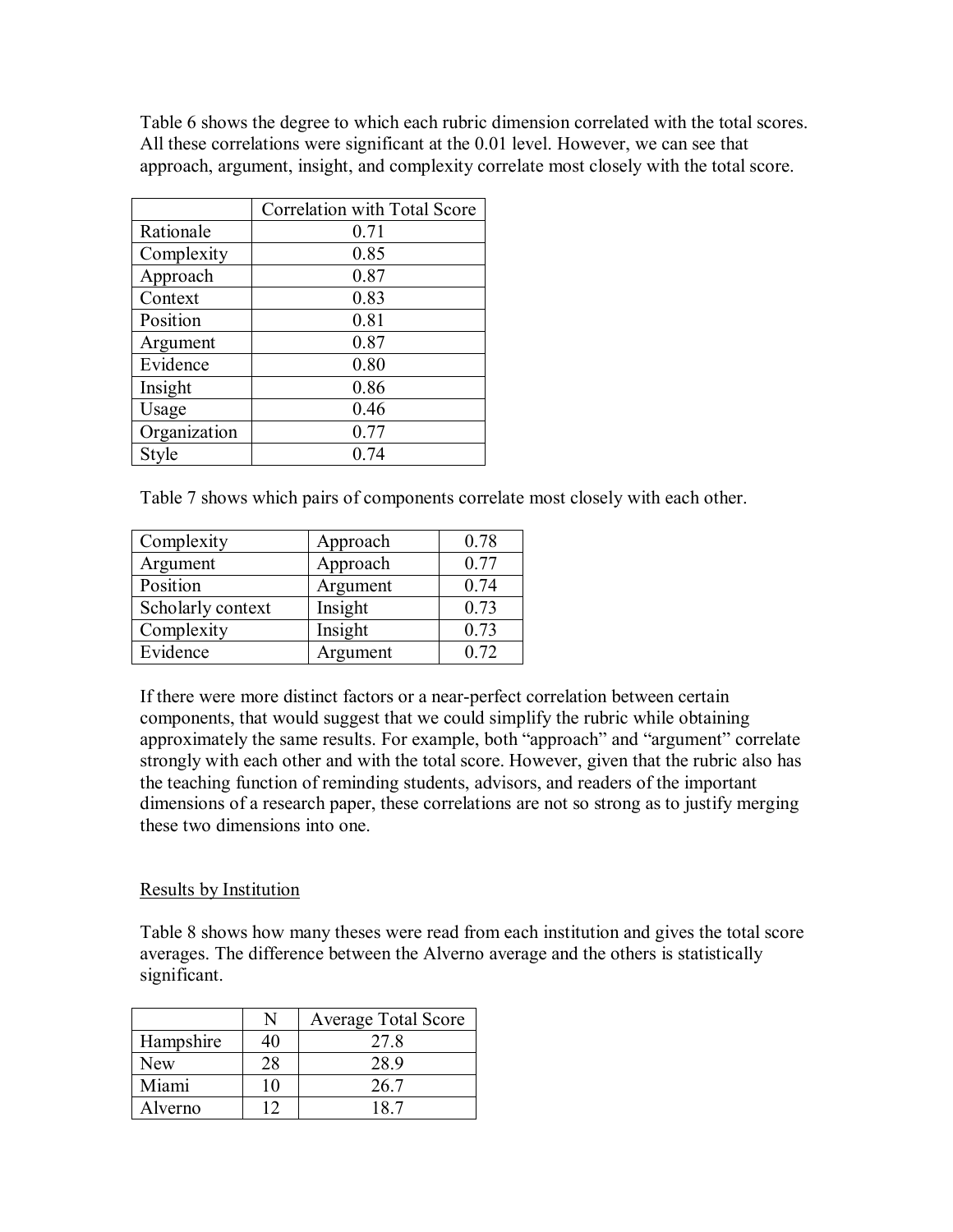Figure 2 shows the distribution of scores assigned to theses from each institution.



In order to investigate any differences between the theses from Hampshire, New College, and Miami, it was necessary to remove the Alverno theses from the remaining analysis. Doing so revealed that there was no statistically significant difference between the total scores at those three institutions. There was only one statistically significant difference between these three institutions with respect to the eleven individual dimensions of the rubric: the Miami theses received a lower average score with respect to the use of evidence.

#### Results by Subject Area

Because the Alverno scores were significantly lower overall and because Alverno brought the majority of social science theses and no natural science theses, it was necessary to remove Alverno from the analysis of results by subject area. Having done so, there were no statistically significant differences between subjects.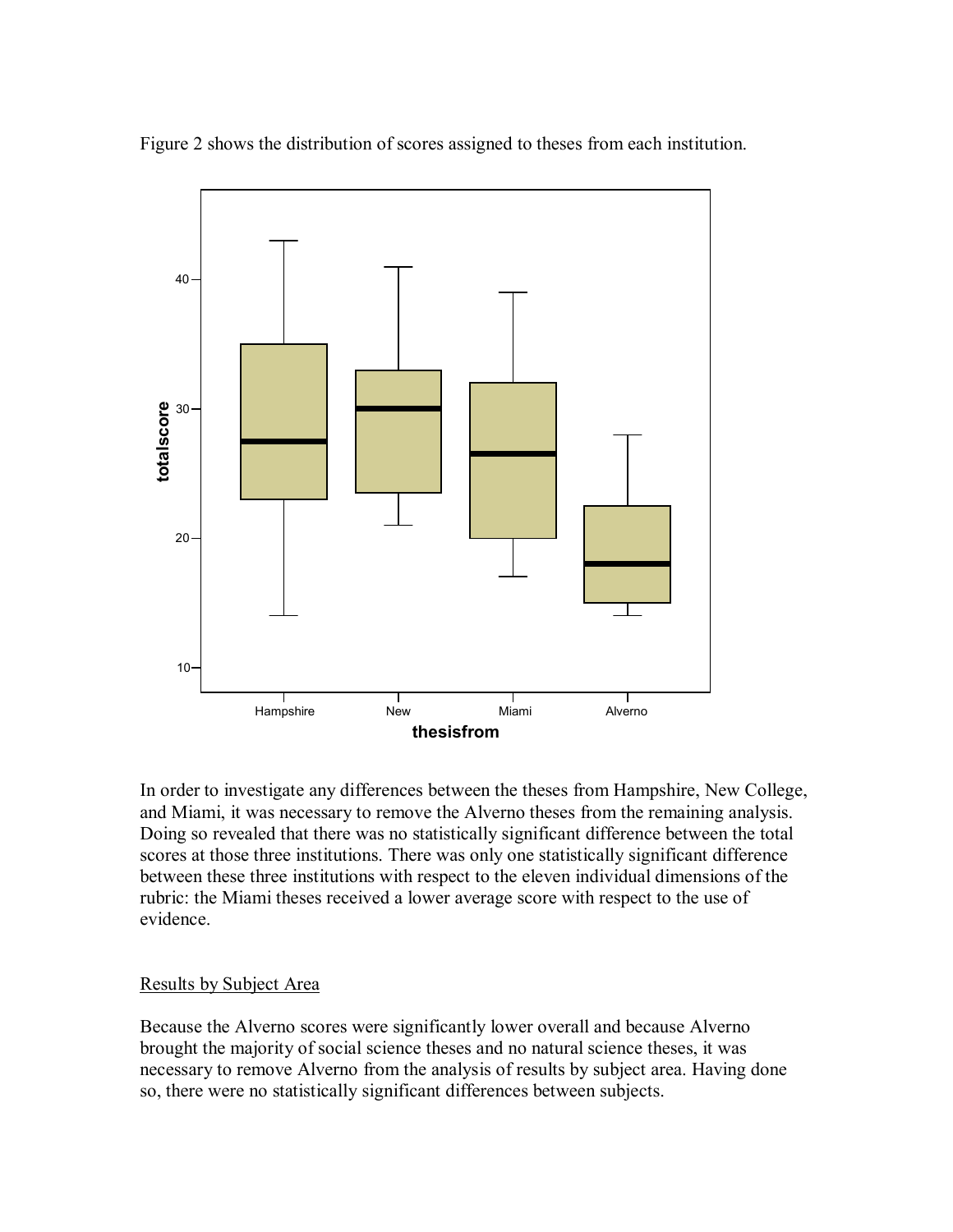| Subject           |          | Minimum | Maximum | Mean | Standard<br>Deviation |
|-------------------|----------|---------|---------|------|-----------------------|
| Cognitive Science |          |         |         | 28.2 | 6.0                   |
| Humanities        |          | 14      |         | 27.0 | 77                    |
| Natural Science   | $\Omega$ | 19      |         | 29.3 | b.                    |
| Social Science    |          |         |         | 29.3 |                       |

Table 9. Scores by Subject Area (no Alverno)

Figure 3 shows the very high degree of similarity in the range of scores given in each subject area.